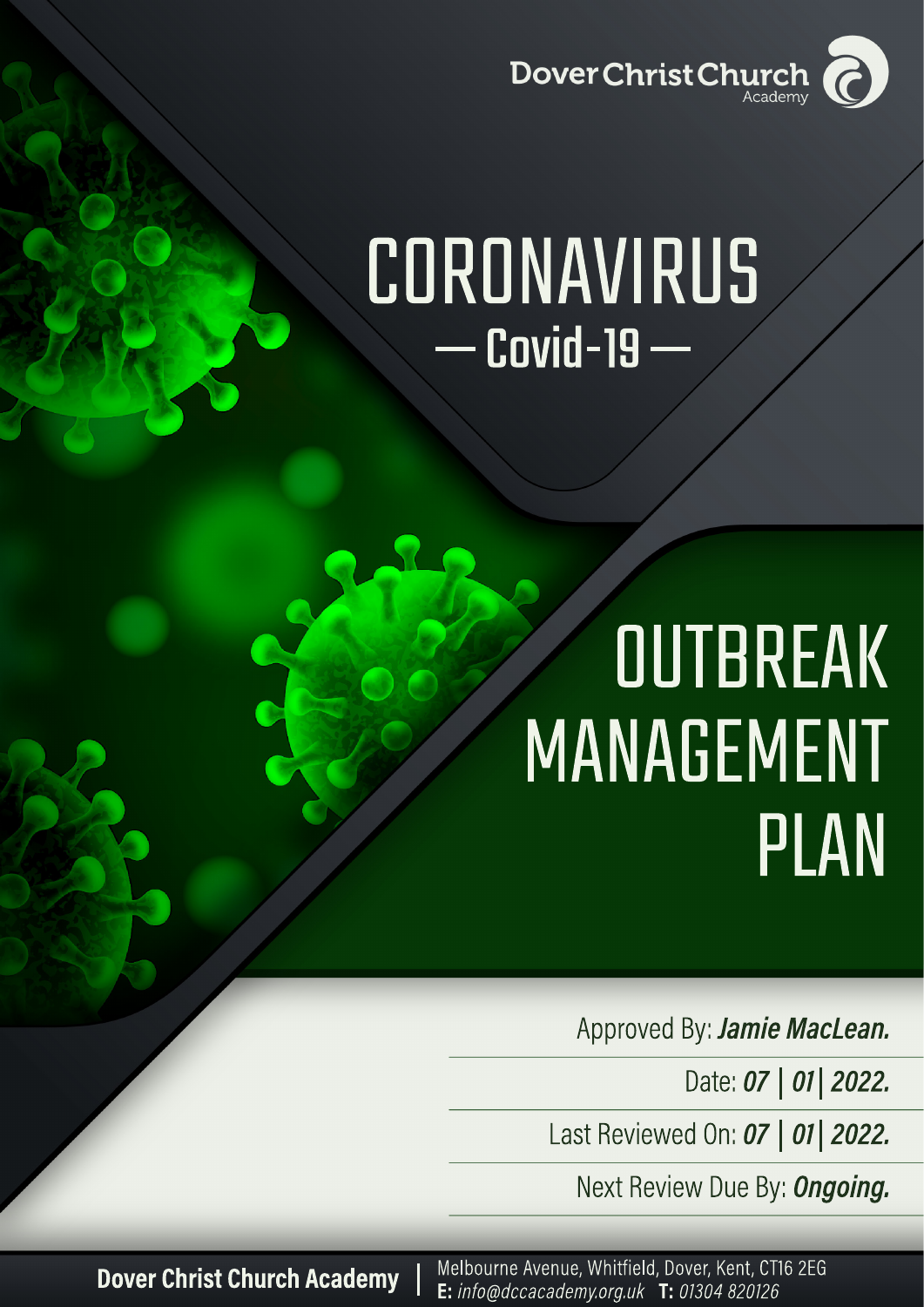# **Contents**

## <span id="page-1-0"></span>**1. Introduction**

This plan is based on the [contingency framework for managing local outbreaks](https://www.gov.uk/government/publications/coronavirus-covid-19-local-restrictions-in-education-and-childcare-settings) of COVID-19 and the [schools](https://www.gov.uk/government/publications/actions-for-schools-during-the-coronavirus-outbreak)  [operational guidance,](https://www.gov.uk/government/publications/actions-for-schools-during-the-coronavirus-outbreak) published by the Department for Education (DfE).

We will only implement some, or all, of the measures in this plan in response to recommendations provided by our local authority (LA), directors of public health (DsPH), UK Health Security Agency (UKHSA) health protection team or the national government.

It may be necessary to implement these measures in the following circumstances:

- To help manage a COVID-19 outbreak within the school. Actions will be considered when either of the following thresholds are met:
	- There are 5 positive cases among pupils or staff who are likely to have mixed closely within a 10 day period
	- 10% of pupils or staff who are likely to have mixed closely test positive within a 10-day period

With our Aspen 2 setting:

- There are 2 positive cases among pupils or staff who are likely to have mixed closely within a 10-day period
- $\geq$  If COVID-19 infection rates in the community are extremely high, and other measures have failed to reduce transmission
- As part of a package of measures responding to a 'variant of concern' (VoC)
- > To prevent unsustainable pressure on the NHS

### <span id="page-1-1"></span>**2. Seeking public health advice**

When one of the thresholds above is met, we will review the testing, hygiene and ventilation measures already in place.

We will also seek public health advice from a director of public health or health protection team. Mr. J. MacLean will be responsible for seeking this advice, and will do so by telephoning the DfE helpline (0800 046 8687)

# <span id="page-1-2"></span>**3. Testing**

If recommended, we will increase the use of home testing by pupils and staff. If it is advised that we reintroduce an asymptomatic testing site (ATS) at our school, we will consult with the director of public health (DsPH) to discuss any further support we need to do this.

<sup>©</sup> The Key Support Services Ltd | [thekeysupport.com/terms](https://thekeysupport.com/terms-of-use)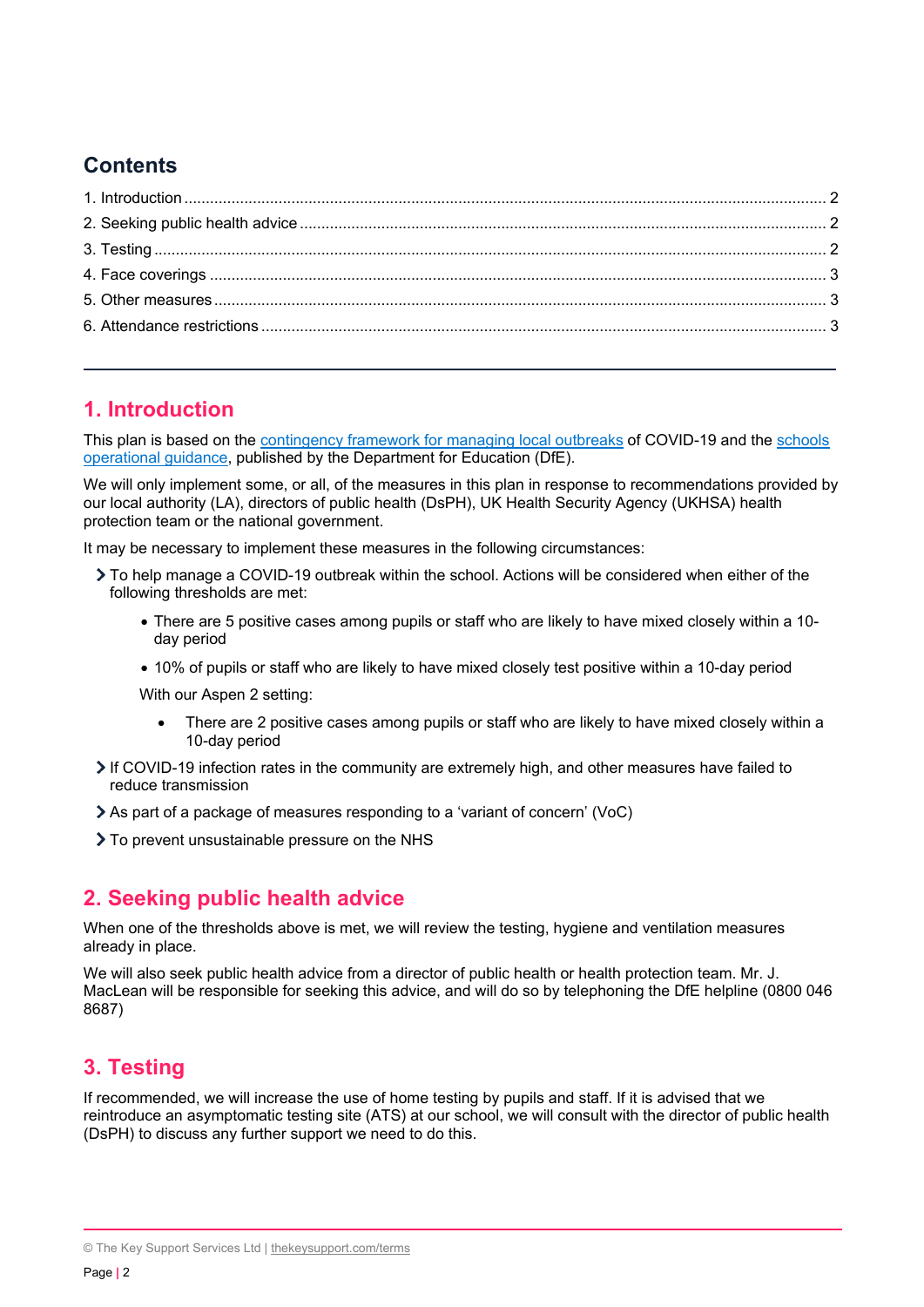If we reintroduce on-site asymptomatic testing:

- All tests will take place during the normal school day
- Students will only be tested with parental consent
- All tests will take place in specially designed testing booths
- Tests are self-administered, however if a student needs support trained individuals are available
- Test results will be uploaded to the government website, if you wish to view/claim the result you must register your test
- The academy will only inform students and parents of the result if it is positive

#### <span id="page-2-0"></span>**4. Face coverings**

If recommended, pupils, staff and visitors who are not exempt from wearing a face covering will be asked to:

- Keep on or put on a face covering when arriving at school and moving around indoors, such as in corridors and communal areas
- Wear a face covering in classrooms or during activities, unless a face covering would impact on the ability to take part in exercise or strenuous activity. We won't ask teachers to wear a face covering if they're at the front of the class and able to maintain social distancing

If recommended, pupils who are not exempt from wearing a face covering will be required to:

Wear a face covering on both dedicated and public transport to and from school

#### <span id="page-2-1"></span>**5. Other measures**

Parents, carers, pupils and staff will be informed promptly about the introduction of control measures. This will be done via SiMS In-Touch once a decision has been made.

If recommended, we will limit:

- > Residential educational visits
- > Open days
- > Transition or taster days
- > Parents coming into school
- > Live performances

If recommended, we will reintroduce:

> Bubbles, to reduce mixing between groups

#### <span id="page-2-2"></span>**6. Attendance restrictions**

Attendance restrictions will only be recommended as a last resort. If recommended, we will implement the measures in this section.

#### **6.1 Eligibility to remain in school**

If restrictions are recommended, we will stay open for:

- Vulnerable pupils
- Children of critical workers

#### **6.2 Education and support for pupils at home**

All other pupils will be required to stay at home and will receive remote education.

We will aim to deliver remote education that meets the same quality and quantity of education that pupils would receive in school, as outlined in the Covid 19 section of the academies website.

<sup>©</sup> The Key Support Services Ltd | [thekeysupport.com/terms](https://thekeysupport.com/terms-of-use)